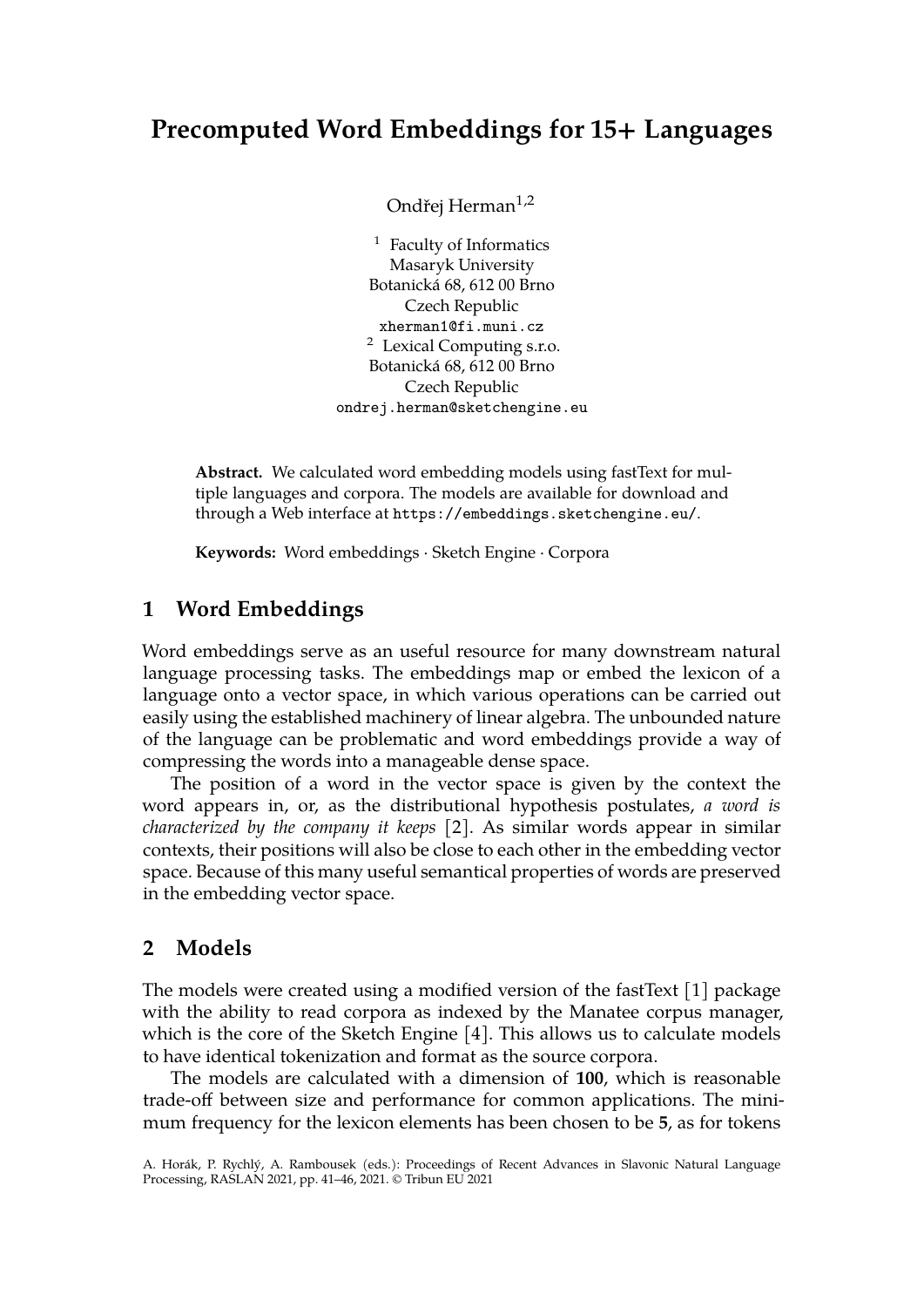42 O. Herman

with fewer appearances it is rarely possible to estimate quality word vectors. The **skip-gram** model has been chosen for the calculation. It is slightly more expensive to evaluate compared to the continuous-bag-of-words model, but the vector quality for rare words is improved. The negative-sampling parameter has been reduced to 3, as for large corpora this has negligible influence on the performance of the resulting model, while the training speed is greatly improved.

#### **2.1 Source Corpora**

Most of the models are based on the TenTen family of corpora [3]. These corpora have been built from texts obtained from the Web. The texts contained in the corpora are cleaned and deduplicated, and where available, the text is also available in lemmatized form and with part-of-speech annotations. The corpora can be accessed from the Sketch Engine<sup>3</sup>.

For most of the corpora, multiple models are available. There is always a base model calculated from the **word** attribute, which represents the raw corpus text. A **lc** model is calculated from a lowercased variant of the corpus. A **lemma** model uses the corpus with every word converted to their base forms. A **lemma\_lc** model is a lowercased variant of the **lc** model. A **lempos** model combines lemmata with a part-of-speech annotations appended. The Table 1 shows a selection of the models available with the respective lexicon sizes.

| Corpus         | c       |                 | lemma lemma_lc lempos |                 | word    |  |  |  |
|----------------|---------|-----------------|-----------------------|-----------------|---------|--|--|--|
| Arabic         |         |                 |                       |                 | 2197469 |  |  |  |
| Czech          |         | 2386157         | 2147712               |                 | 3900455 |  |  |  |
| Danish         |         | 1854619         | 1854541               | 1930823         | 2722811 |  |  |  |
| German         |         | 6917255         | 7147030               | 6576701         | 6996045 |  |  |  |
| Early English  | 799595  | 907219          | 776060                | 990898          | 962268  |  |  |  |
| English        | 5929132 | 5941733         | 5268157               | 6143073         | 6658558 |  |  |  |
| English (BNC2) |         | 145773          | 130468                | 153041          | 200565  |  |  |  |
| Spanish        |         | 3200355 2938116 | 2928086 3108981       |                 | 3840913 |  |  |  |
| Estonian       |         | 2915876 1906368 |                       |                 | 3307785 |  |  |  |
| French         |         | 3581976 3971686 |                       | 3304428 4300514 | 4335469 |  |  |  |
| Italian        |         | 1325186 1363078 |                       | 1134964 1508063 | 1624666 |  |  |  |
| Korean         |         |                 |                       |                 | 2949340 |  |  |  |
| Portuguese     |         | 1872044 1700285 |                       | 1700285 1783936 | 2264516 |  |  |  |
| Russian        | 7494969 | 7770940         |                       | 7205918 7858430 | 8340643 |  |  |  |
| Slovenian      | 1143192 | 780745          |                       |                 | 1365370 |  |  |  |
| Chinese        |         |                 |                       |                 | 1636645 |  |  |  |

Table 1: Model Lexicon Sizes

 $^3$  https://www.sketchengine.eu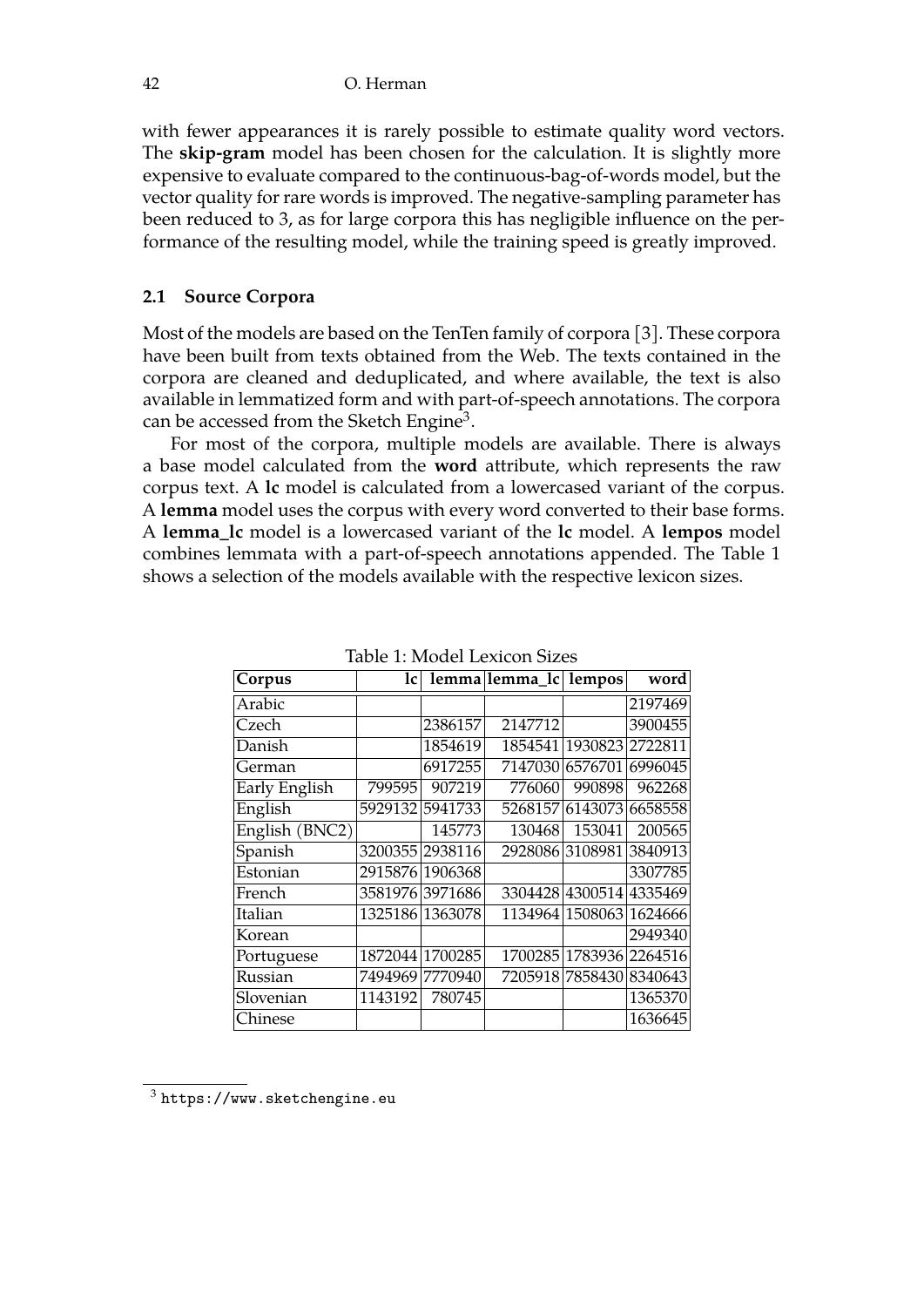#### **2.2 Data Format**

The models are available for download in two different formats. Models with the bin extension are encoded in the native binary fastText format, while models with the vec extension use the textual Word2Vec format. We recommend the bin format, as it contains the subword n-gram information, is more compact and also faster to load.

#### **2.3 Licensing**

The models are available under the terms of the *Creative Commons Attribution-NonCommercial-ShareAlike 4.0 International License*<sup>4</sup> . This means that you can use the models for any non-commercial purposes and create derivative works based on the models, but you must give us credit and the derivative work needs to be available under the same terms.

## **3 Embedding Viewer**

We also make the models accessible through a Web interface, which is hosted at https://embeddings.sketchengine.eu/. All the models which are available for download can also be examined through this interface.

The interface supports multiple types of queries. When a single word is entered, the words closest to it, according to cosine similarity, are retrieved and sorted by decreasing similarity.

When multiple words are entered, their word vectors are averaged and the result set consists of the words closest to the average value.

When a word in the query is prefixed with a minus ('-') character, the *inverse* of its word vector will be used, enabling to carry out arithmetic on the word vectors. For example, to obtain the result of *king - man + woman*, as formulated in [5], the user shall enter the query king -man woman. The result can be seen in the Figure 1.

#### **3.1 API**

In addition to the human-readable interface, the models can also be queried in an automated way and the result can be provided in machine-readable way. The supported formats are JSON and TSV.

The endpoint at https://embeddings.sketchengine.eu/ accepts the following parameters:

Providing at least one of the q, pos or pos\_vec parameters is mandatory, other parameters are optional.

The parameters are identical to the ones generated by the HTML user interface, so a link copied from the browser provides a good starting point for further experiments. As an example, retrieving the top 5 most similar lemmata

<sup>4</sup> Avaliable at https://creativecommons.org/licenses/by-nc-sa/4.0/.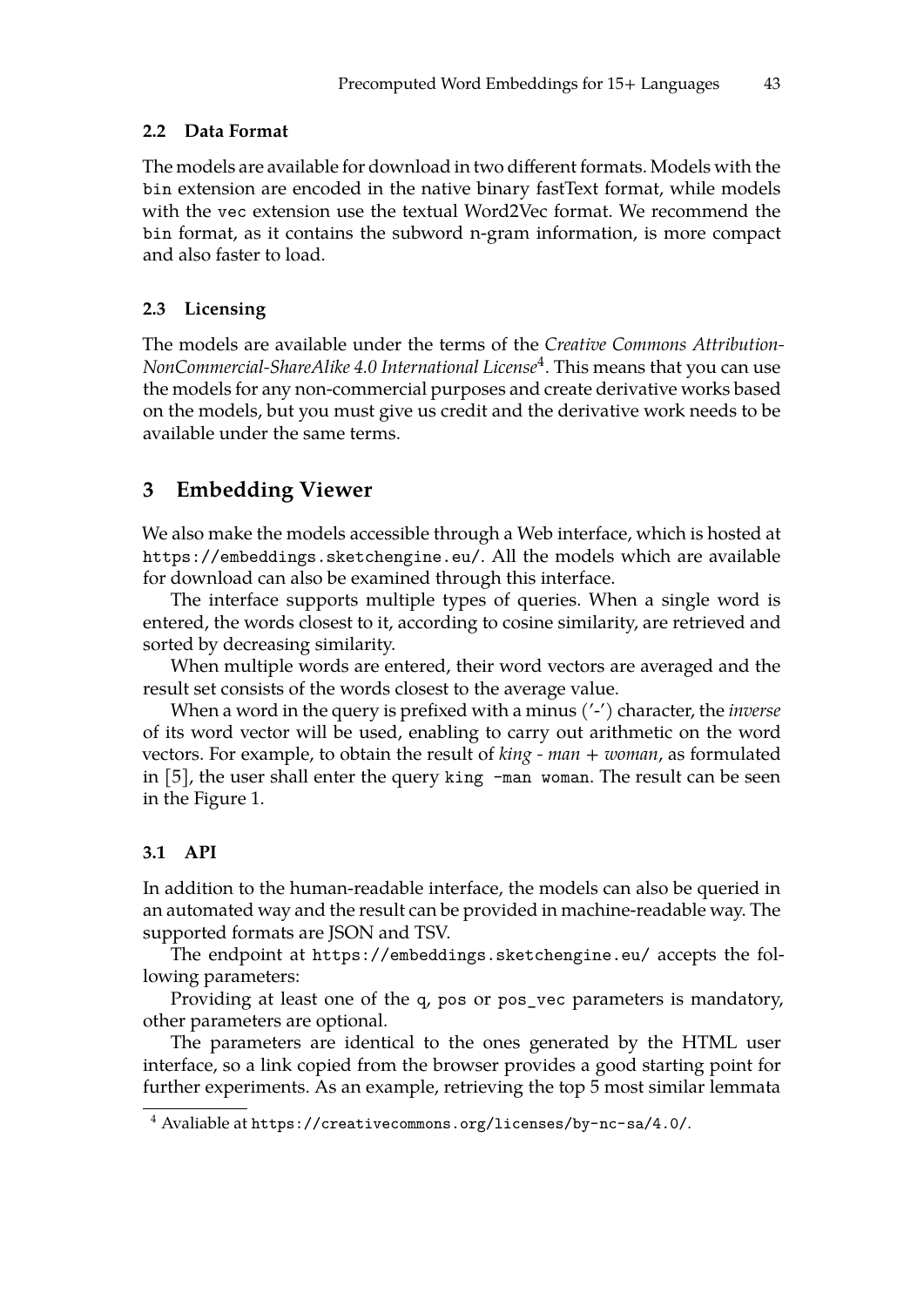## 44 O. Herman

| <b>Embedding Viewer</b> |                                           |               |                         | Download models |
|-------------------------|-------------------------------------------|---------------|-------------------------|-----------------|
|                         | Query<br>king woman -man                  |               |                         |                 |
|                         | Maximum Rank<br>100000                    |               |                         |                 |
|                         | Language<br>English (Web, 2013)           |               | $\overline{\mathbf{v}}$ |                 |
|                         | Attribute<br>Word form [character ngrams] |               | $\overline{\mathbf{v}}$ |                 |
|                         |                                           | <b>SEARCH</b> |                         |                 |
|                         |                                           | Similarity    | Rank                    |                 |
|                         | queen                                     | 0.287         | 7904                    |                 |
|                         | princess                                  | 0.257         | 11021                   |                 |
|                         | prince                                    | 0.242         | 11164                   |                 |
|                         | concubine                                 | 0.241         | 60396                   |                 |
|                         | monarch                                   | 0.236         | 25490                   |                 |
|                         | empress                                   | 0.232         | 57673                   |                 |
|                         | emperor                                   | 0.230         | 13920                   |                 |
|                         | Queen                                     | 0.229         | 4587                    |                 |
|                         | <b>Empress</b>                            | 0.228         | 31315                   |                 |
|                         | princes                                   | 0.227         | 25009                   |                 |
|                         | throne                                    | 0.226         | 9865                    |                 |
|                         | kings                                     | 0.225         | 10478                   |                 |
|                         | royal                                     | 0.225         | 7194                    |                 |
|                         | regent                                    | 0.223         | 66857                   |                 |
|                         | concubines                                | 0.222         | 68718                   |                 |
|                         | consort                                   | 0.221         | 42736                   |                 |
|                         |                                           |               |                         |                 |

## Fig. 1: Embedding Viewer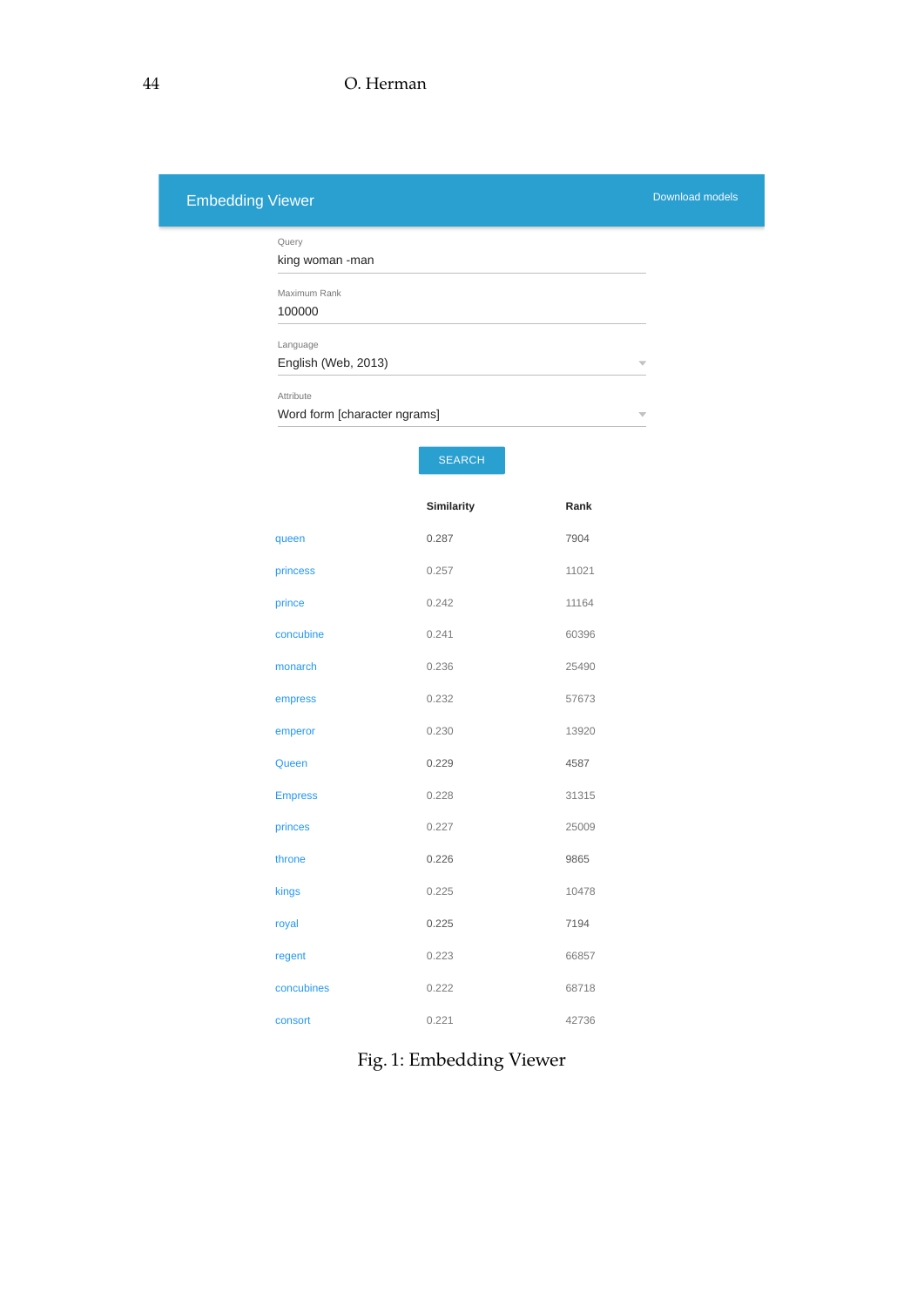| Parameter   | Description                                                     |
|-------------|-----------------------------------------------------------------|
| $q = QUERY$ | a complete query formatted as described above                   |
| pos=WORD    | a single query word, can be specified multiple times            |
| neg=WORD    | a single query word complement, can be specified multiple times |
| pos_vec=VEC | same as pos, but interpreted as a comma-separated vector        |
| neg_vec=VEC | same as neg, but interpreted as a comma-separated vector        |
| $n=N$       | the amount of rows to be returned                               |
| $lim=N$     | maximum rank of the result entries                              |
| model=NAME  | name of the embedding model                                     |
| json        | format the result as JSON                                       |
| raw         | format the result as TSV (tab-separated columnar format)        |
| vec         | include the word vectors in the result                          |

Table 2: Embedding API Query Parameters

to the lemma *dog* according to the English (Web, 2013) model in tab-separated format can be carried out by the 'curl' program $^5$ .

```
$ curl 'https://embeddings.sketchengine.eu/?q=dog&lim=100000&n=5&
        model=English+%28Web%2C+2013%29%7CLemma&raw'
```

| puppy | 0.8980982303619385 4139        |  |
|-------|--------------------------------|--|
| cat   | 0.8976492285728455 1678        |  |
|       | canine 0.8802799582481384 8694 |  |
| pup   | 0.8700659275054932 9166        |  |
| pet   | 0.8562509417533875 1622        |  |

Should you need lemmata similar to the lemma *cat* formatted as JSON, use the following query instead:

```
$ curl 'https://embeddings.sketchengine.eu/?q=cat&lim=100000&n=5&
       model=English+%28Web%2C+2013%29%7CLemma&json'
```

```
{"w":[
    ["dog", 0.8976492881774902, 685],
    ["kitten", 0.8868610858917236, 8330],
    ["feline", 0.8669211864471436, 15259],
    ["pet", 0.8627837896347046, 1622],
    ["chinchilla", 0.8478652834892273, 51731]]
}
```
The tab-separated format is easily usable for shell scripting and other similar "free-form" approaches, while JSON might be more appropriate for integration into more complex systems, in which the regular standardized form provides full control over the parsing details.

<sup>5</sup> Available from https://curl.se/ for all common operating systems.